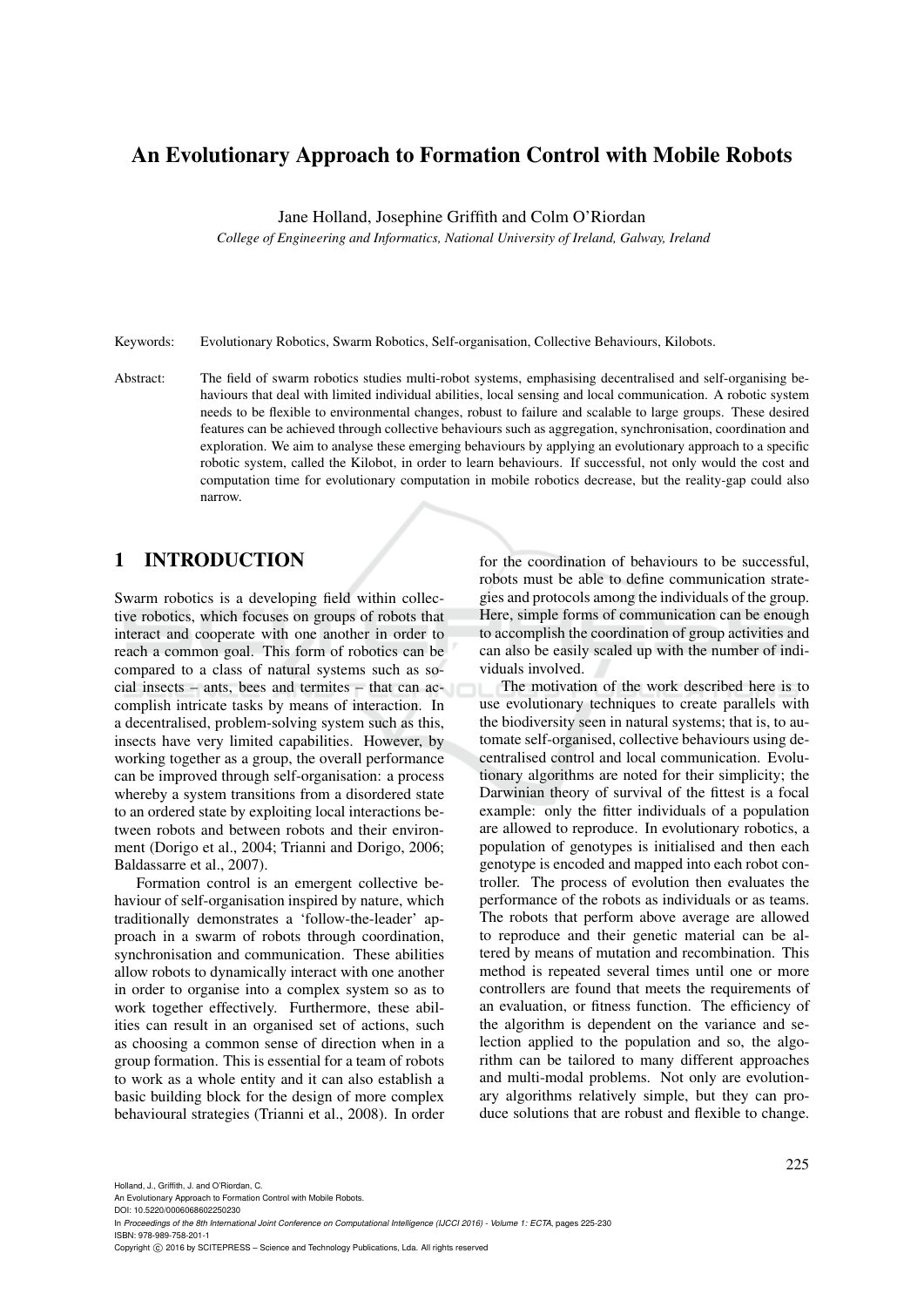These abilities to adapt are crucial for practical problem solving as they significantly decrease the cost, time required and can be evolved on the fly if unexpected anomalies occur.

This position paper aims to outline the advantages of applying evolutionary computation to swarms of potentially heterogeneous, mobile robots where each robot has limited functionality. Furthermore, a genetic algorithm is proposed which we believe is capable of evolving simple swarms of mobile robots to carry out the collective behaviour of formation control. We focus on formation control because this behaviour not only demonstrates self-organisation, coordination and synchronisation, but it is also a key component for more complex behavioural strategies. Although evolutionary computation has been practised on Khepera robots (Mondada et al., 1994) and S-Bots (Mondada et al., 2002), there has been no research carried out on robots with a high level of hardware and software restraints.

The outline of the paper is as follows: initially, we outline our motivations and challenges in section 2; these include system design, cost, time and the reality-gap. Next, an overview is given of the robots which will be used in the work (Kilobots). In section 4, we discuss related work in the areas of selfassembly and decision making, both of which demonstrate the process of self-organisation. In section 5, we put forward a methodology, describing our formation control experiment in detail, making reference to our chosen evolutionary algorithm and fitness function evaluations. Lastly, conclusions and future work are discussed in section 6.

# 2 MOTIVATIONS AND **CHALLENGES**

Designing a control system for robots is a challenging and complex task as the system needs to be decomposed into two phases: the behaviours of the individual and the behaviour of the system. The global behaviour is a result of dynamical interactions among its components, be it interactions between individuals or interactions between individuals and the environment (Trianni and Dorigo, 2006). As these dynamical interactions are hard to foresee, it is a good idea to use an evolutionary technique to avoid decomposition at both levels. Such an approach relies on the evaluation of the system as a whole, particularly on the emergence of the desired global behaviour starting from the definition of the individual behaviours (Trianni et al., 2008). By using this approach, the evolutionary process eliminates unsought behaviours

and selects only the desirable behaviours based on an evaluation function.

Other challenges that need to be taken into account are the costs and time required. For instance, although the evolutionary approach bypasses decomposition, artificial evolution can take a long time to compute on a physical robot. Furthermore, if robots were to be damaged during this evolution period, costs would increase as hardware would need to be replaced. It is for these reasons that simple, mobile robots need to be used. As Kilobots have a low cost price of around \$14 for parts and only take 5 minutes to assemble, they can be easily produced in large numbers (Rubenstein et al., 2012). The evolution of their controllers can also be done through simulation and then the most successful individuals can be run on the physical robots in order to speed up the process. However, evolving robot behaviours through the use of simulation can present some other problems such as a reality-gap: programs may work well on simulated robots, but they can fail on real robots due to the different actuation and sensing abilities as it can be very difficult to simulate the actual dynamics of the real world (Brooks, 1992).

## 3 KILOBOT

The Kilobot (Rubenstein et al., 2012), shown in Figure 1, is a low-cost robot designed to make testing collective algorithms on a large number of robots easily manageable. The Kilobot has an Atmega328 processor controller, running at 8MHz with 32K of memory. The controller has two main functions; it is used to run a user-defined program as well as operating as an interface between electronics such as motors, power circuitry and LEDs. It can regulate the speed of the vibration motors by using two pulse width modulation channels and can measure the intensity of the incoming infra-red signals through 10-bit analog-to-digital converters.

This robot does not have traditional characteristics as it uses vibration motors for movement, and reflective infra-red light and distance sensing in order to communicate with other robots. The Kilobot uses an infra-red LED transmitter and receiver that allows the robot to receive messages from every direction. When the transmitter is in use, a neighbouring robot can receive light emitted by the transmitting robot once it has been reflected off the surface on which the Kilobot has been placed. The locomotion of these motors prevent against travelling long distances by providing noisy locomotion without position feedback. However, by using measured dis-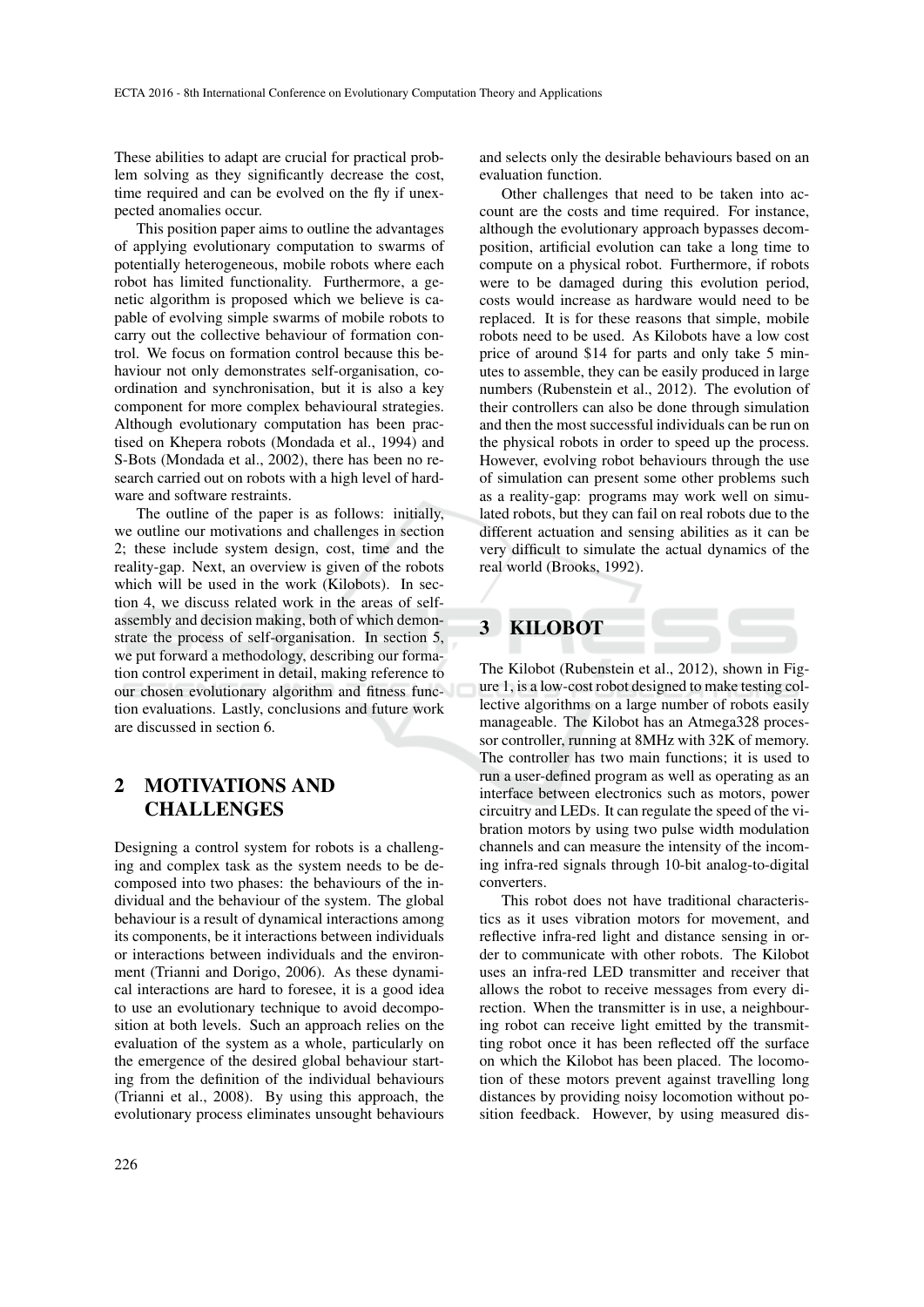

Figure 1: Graphical visualisation of the Kilobot robot in V-Rep simulation software.

tances between neighbours as feedback, the robot's movement can be corrected, as well as being used to promote the use of collective behaviours (Rubenstein et al., 2012).

As previously mentioned, the limited range and lack of bearing systems in the Kilobot make coordinated navigation difficult to implement. Kilobots can only perceive the distance between each other, but not the direction their neighbours are travelling in. To combat this, robots need to continuously communicate and measure the distances between themselves and their neighbours in order to calculate their neighbour's pose, that is their orientation and position.

## 4 RELATED WORK

Much of the previous work in this area has dealt with collective algorithms that demonstrate basic functionality in Kilobots, such as the ability to move within an environment and communicate with neighbouring robots (Rubenstein et al., 2012). More recently, Rubenstein et al. (2014) have developed a selfassembly algorithm which demonstrates edge following, gradient formation, localisation and collective transport. The aim of this work was to create artificial swarms with the capabilities of natural ones. Furthermore, decision making within a self-organised system has also been studied by Valentini et al. (2015), which examines the trade-off between speed and accuracy when making collective decisions as a swarm. The decision strategy used was successfully implemented on 100 robots, proving feasibility in large swarms and robustness to robot failures.

This type of research tends to gravitate towards more physics and mathematical based models, rather than evolutionary developments. Although the nofree-lunch theorem (Wolpert and Macready, 1997) states that there cannot be an algorithm that is capable of solving all problems, evolutionary algorithms can surpass other methods in respect to solving problems where heuristics are either not readily available, or do not give a good performance. For instance, evolutionary algorithms may not outrival traditional methods with simple issues, but in real-world function optimisation, where problems can have non-linear constraints, non-stationary conditions or even noisy environments, classic optimization techniques cannot compare (Fogel, 1997).

Although there has been research carried out that uses an evolutionary approach to produce emerging behaviours in robot populations, there has been nothing conducted specifically on Kilobots. The goal is to have a deeper understanding of, and new evolutionary algorithmic insights, into the emergence of collective behaviours in these limited individuals and how we can improve their robustness, flexibility and scalability. These insights could lead to real-world potential applications in areas that are too dangerous for humans, such as search and rescue and detection of environmental hazards. Furthermore, swarm robotics could be used in the nano-medical domain for early diagnosis of disease or to fight tumour cells (Mavroidis and Ferreira, 2013).

# 5 METHODOLOGY

Formation control experiments traditionally have robots lined up facing a leader that moves in a forward direction while all the following robots trail along behind in the same path (Figure 2a). This is a typical finite state machine: the model requires robots to either wait or go. For instance, *robotA* will stay in the wait state until *robotB* and *robotC* are also in the wait state, then *robotA* will switch to the go state, whereby it continuously measures its distance to the robot in front of it, trying to reduce it. When the distance is reduced, *robotA* will switch back to the wait stage and the process is repeated.

In contrast to this method, we will use a decentralised algorithm which does not require any states. In a decentralised problem-solving system composed of simple interacting entities, such as an ant colony, there is no leader that determines the activities of the group, nor are there individuals informed of a global pattern to be executed. Therefore, this type of algorithm can be seen as more robust and flexible compared to others as the system's behaviours can arise through the interaction of individual robots. Furthermore, we will change the overall formation structure from a linear to a hexagon shape (Figure 2b). By using a hexagon shape, robots will need to continuously measure their distance between their surrounding neighbours rather than just the robots in front and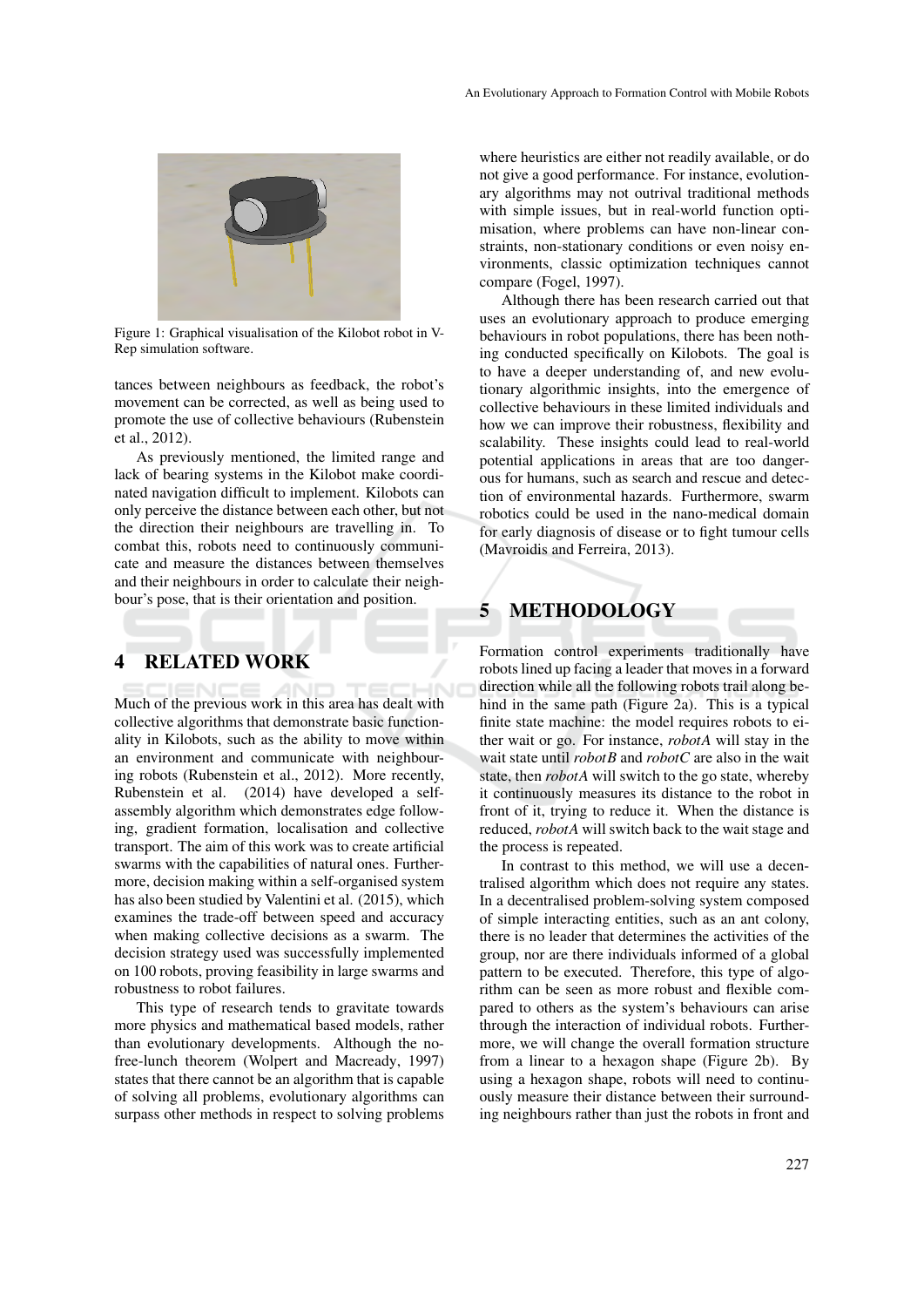

Figure 2: A graphic visualisation of a) the traditional formation control structure and b) our proposed formation control structure.

behind. Furthermore, a hexagon shape promotes a high density; we penalise robots that detract from the density of the group.

In this experiment, formation behaviour is integrated with a navigational behaviour to enable a team of robots to reach a goal while avoiding obstacles and simultaneously remaining in formation. Teams are rewarded when the average distance of all the Kilobots from the group centre of mass is minimised. The robots are randomly placed in an enclosed square arena with cylindrical obstacles (Figure 3), whereby they need to reach a set of coordinates on the grid. Through the use of proximity sensors, individuals can measure their distance between neighbouring robots and obstacles. The Kilobot controller uses the readings from the proximity sensors as input nodes and two output nodes control the robot's motors. As the Kilobot has a limited amount of memory and processing power, we will carry out simulations using V-Rep (Rohmer et al., 2013), a 3D world simulation tool specifically developed by Coppelia Robotics for designing and evaluating control algorithms. The best controllers will then be downloaded onto real Kilobots and our hypotheses will be further tested.

### 5.1 The Evolutionary Algorithm

We use a genetic algorithm for the synthesis of the robot controllers; this will represent the way in which the controller will interact with the environment. To delineate the robot controller, we use a look-up table (LUT) with two columns: the set of circumstances in which the robot can find itself and the actions that correlate to each circumstance (Table 1). The input from the Kilobot's sensors are used to look-up the specific situation and find the corresponding action. A sim-



Figure 3: The proposed experimental arena containing 17 randomly placed obstacles.

ple example of a situation could refer to obstacles in front, left or right of the Kilobot; 1 representing an obstacle in a specific direction and 0 illustrating an obstacle free path. The actions within the table are linked to the robot's actuators.

The initial population is composed of 100 genotypes, all of which are binary encoded and are mapped into the controller of each Kilobot. The robots are homogeneous by design and genetically similar, but as they carry out a random action at the beginning of each run and respond to external stimuli, robots can exhibit heterogeneous behaviours. Each run of the experiment lasts a fixed number of generations and the population in subsequent generations is produced by a combination of tournament selection and crossover. In every generation, we evaluate the genotypes of the population by means of a fitness function. The best performing genotypes of every population are allowed to reproduce in order to create new offspring where are all subject to a low level of mutation.

Table 1: A simple example of a LUT.

| <b>Situation</b> | <b>Action</b> |
|------------------|---------------|
| 000              | Forward       |
| 001              | Forward       |
| 010              | Forward       |
| 011              | Forward       |
| 100              | Left          |
| 101              | Left          |
| 110              | Right         |
| 111              | Stop          |

#### 5.2 The Fitness Evaluation

The fitness of the genotype is computed by measuring the performance of the corresponding robot in a group. The function *F* is calculated by evaluating the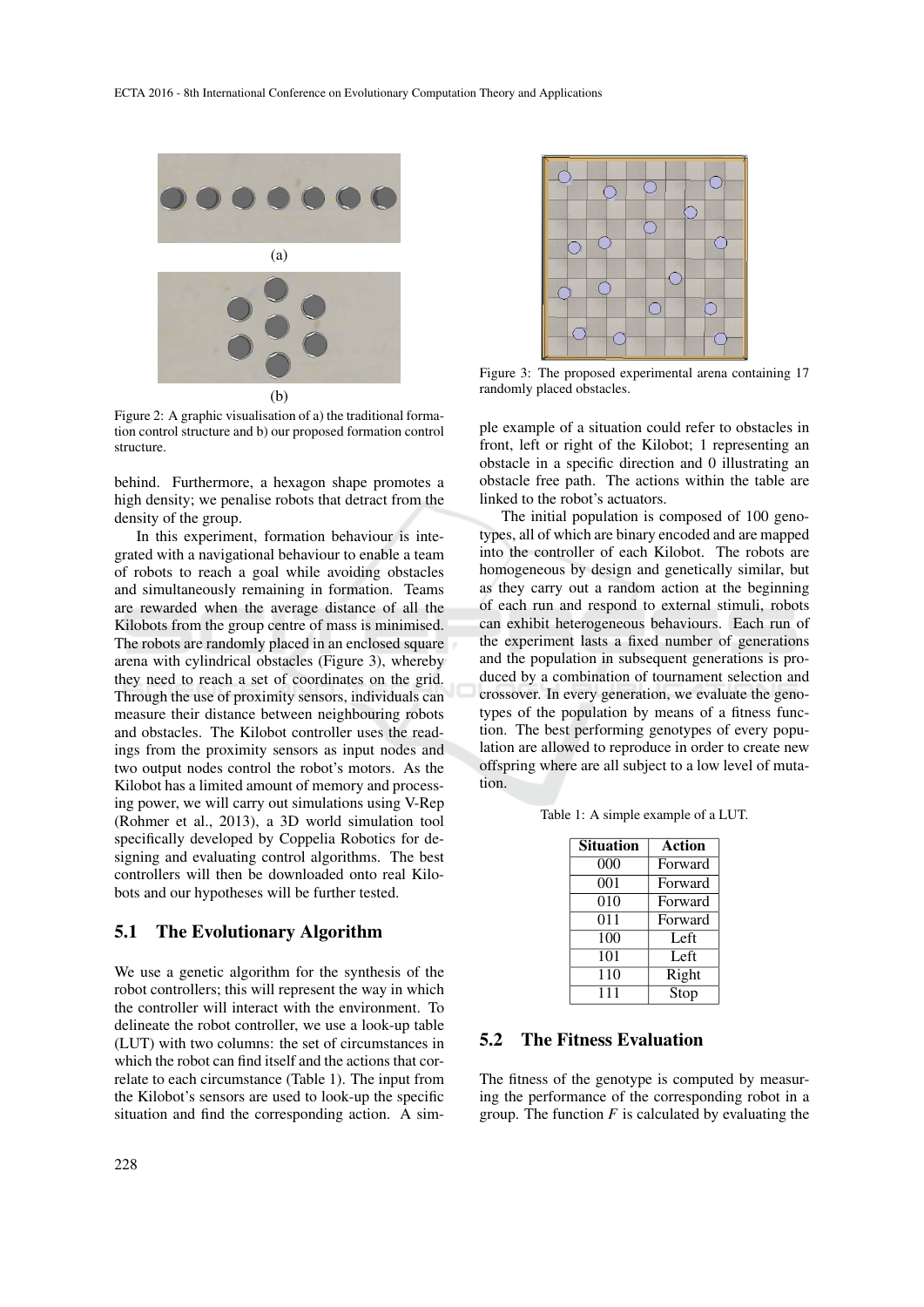behaviour of the group of Kilobots for a number of trials and then averaging the obtained values. This fitness function is designed to favour exploration, fast reaction to obstacles and coordinated motion. For simplicity's sake, we have split the function into two parts  $F_{e1}$  and  $F_{e2}$ .  $F_{e1}$  is a weighted average of the components  $F_c$  (collision) and  $F_x$  (exploration).

$$
F_c = \frac{T_c}{T},\tag{1a}
$$

where  $T_c$  is the number of cycles prior to the occurrence of a collision and *T* is the total number of cycles. Here, the Kilobots evolve to avoid collision by using the LUT. When the robot finds the correct action for their situation, their fitness is increased.

The second component rewards Kilobots that explore the arena:

$$
F_x = \frac{z(T_c)}{Z(T_c)},
$$
\n(1b)

where  $z(T_c)$  is the number of zones visited by cycle  $T_c$ and  $Z(T_c)$  is the maximum number of zones that can be visited in *T<sup>c</sup>* cycles.

*Fe*<sup>2</sup> is calculated as the average density of the robot group throughout the simulation:

$$
F_{e2} = \frac{\sum_{i=1}^{T} density(t_i)}{T},
$$
 (2a)

where there are *T* intervals.

The density of the group at time  $t_i$  is calculated as the average Euclidean distance of the *n* robots to the centroid of the group:

$$
density(t_i) = \frac{\sum_{j=1}^{n} dist(j, centroid)}{n}
$$
 (2b)

We evolve the Kilobots by averaging the fitness functions  $F_{e1}$  and  $F_{e2}$ . As the robots exhibit potentially heterogeneous behaviours, their individual fitness values in  $F_{e2}$  are dependent on the other robots in the current population, which introduces a further complexity to the problem. That is, if one robot performs poorly in the formation, the other robots' fitnesses will also be affected.

## 6 CONCLUSIONS

In this position paper we outlined the advantages of using evolutionary computation on individuals with limited capabilities. We also proposed an evolutionary algorithm which we believe is simple, yet robust and flexible enough to evolve a swarm of potentially heterogeneous, mobile robots to carry out collective

behaviours, in particular, formation control. Furthermore, by evolving robots with limited sensing abilities, we contend that the reality-gap can be more easily overcome as there are less parameters that need to be validated in comparison to other robots that have a more complicated set of sensors and motors. Despite this, there is still a potential chance of a reality-gap, so simulations need to be carefully modelled to retain as many features of the robot as possible.

In future work, we intend to examine the system's behaviour and the individuals' behaviours with the evolutionary approach outlined in this paper by addressing two main issues: composition and a method for selection. Robots must either have the same rules or employ different ones (genetically homogeneous or heterogeneous) and they will be evaluated using a new fitness that combines individual fitnesses and team fitnesses. Developing upon this, we will then use the best controller on the hardware to test our hypotheses further. As discussed in this position paper, this may be easier to accomplish by using simple swarms of robots, thereby reducing cost and time as well as diminishing the reality-gap.

## REFERENCES

- Baldassarre, G., Trianni, V., Bonani, M., Mondada, F., Dorigo, M. and Nolfi, S. (2007). Self-organized coordinated motion in groups of physically connected robots. *IEEE Transactions on Systems, Man, and Cybernetics, Part B (Cybernetics)*, 37(1):224–239.
- Brooks, R. A. (1992). Artifical life and real robots. In *Toward a practice of autonomous systems: Proceedings of the First European Conference on Artificial Life*, page 3. MIT press.
- Dorigo, M., Trianni, V., Sahin, E., Groß, R., Labella, T. H., Baldassarre, G., Nolfi, S., Deneubourg, J.-L., Mondada, F., Floreano, D., and Gambardella, L. M. (2004). Evolving self-organizing behaviors for a swarm-bot. *Autonomous Robots*, 17(2-3):223–245.
- Fogel, D. B. (1997). The advantages of evolutionary computation. In *BCEC*, pages 1–11.
- Mavroidis, C. and Ferreira, A. (2013). *Nanorobotics: current approaches and techniques*. Springer Science & Business Media.
- Mondada, F., Franzi, E. and Ienne, P. (1994). Mobile robot miniaturisation: A tool for investigation in control algorithms. In *Experimental robotics III*, pages 501– 513. Springer.
- Mondada, F., Pettinaro, G. C., Kwee, I., Guignard, A., Floreano, D., Gambardella, L., Nolfi, S., Deneubourg, J.-L. and Dorigo, M. (2002). Swarm-bot: A swarm of autonomous mobile robots with self-assembling capabilities. In *Proceedings of the Workshop on Self-Organisation and Evolution of Social Behaviour*, number LIS-CONF-2002-007, pages 11–22.